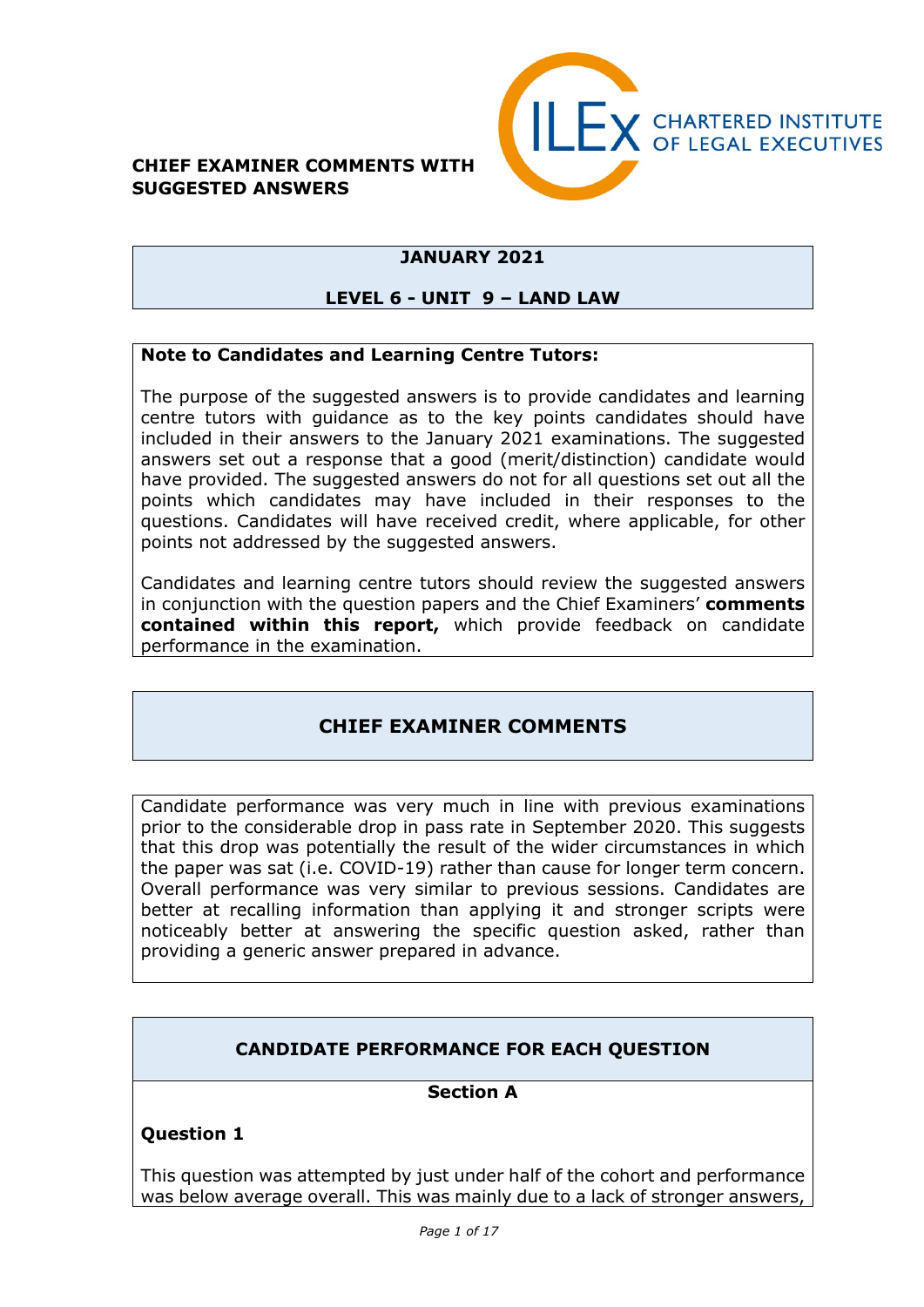although a good proportion were able to provide a "pass" level answer. Such answers tended to be descriptive but to show a good knowledge of different methods of implication. Weaker answers failing to reach a pass mark usually did not consider all (or most) of the main methods in any depth and a notable minority focused mainly or entirely on irrelevant topics (e.g. prescription, criteria for a valid easement, car parking). Again, candidates are reminded that pre-preparing answers based on previous papers is not a substitute for proper learning and revision.

## **Question 2**

This was the second most popular question across the paper, although it did not attract a notably stronger average mark. Stronger answers tended to be those which showed a good knowledge of case law across both areas examined, and which were able to provide analysis rather than simply description. Notable areas which candidates rarely referred to included treasure, the position of finders who are trespassing and in part (b) ownership of land below ground.

## **Question 3**

This was the least popular question on the paper, answered by only one in five candidates, and also attracted the lowest average mark. While statistics such as this are of limited value given the small sample size, it is noticeable that only a few candidates were able to achieve a pass mark. This was due to three issues, all ones which are seen across examination sessions:

- 1. Candidates answering multi-part questions but only having knowledge of one of the parts
- 2. Candidates writing exceptionally brief answers
- 3. Confusion of leasehold and freehold covenants

## **Question 4**

This question also attracted a relatively low average mark, although in this instance this was due more to considerable number of weaker answers rather than a lack of stronger answers. There was a clear distinction between candidates with a good working knowledge of the modern law of constructive trusts and those who seemed to have only learned a handful of very early cases from the 1970s. Qualification and quantification are commonly confused when constructive trusts are examined.

### **Section B**

## **Question 1**

As is usually the case, this question on adverse possession was the most popular across the paper. It also attracted the highest average mark, although it is noted that this was more due to a lower proportion of very poor answers than because it was answered particularly well. Candidates seem to have a much stronger grasp of the "procedural" elements of adverse possession than the common law requirements, the latter being the main area where most answers could have improved.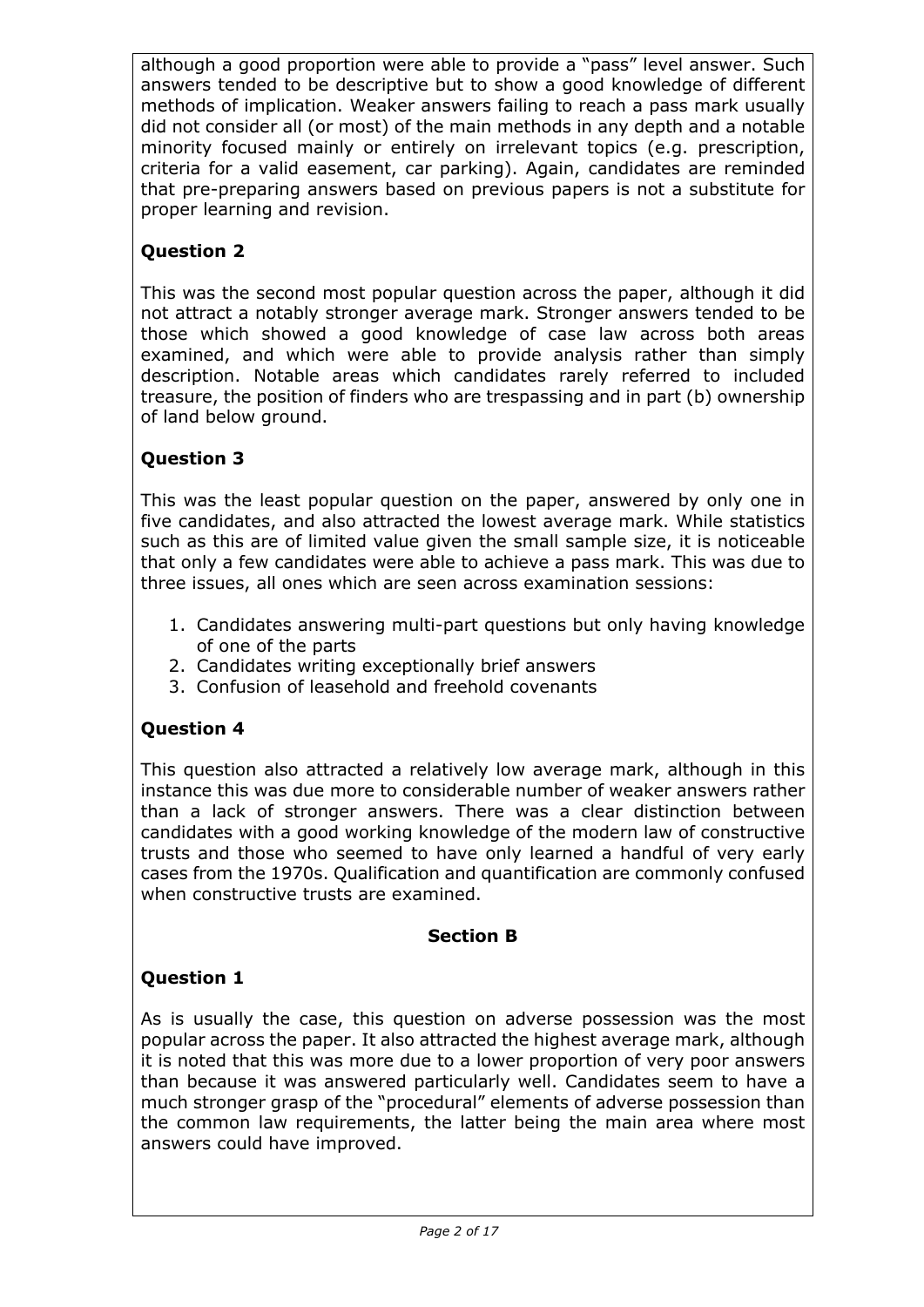### **Question 2**

This question attracted a wide range of responses and given that it tested three distinct areas of knowledge it is difficult to draw many general conclusions. With that proviso, it would appear anecdotally that knowledge of fixtures and fittings was strong, knowledge of the mortgagee's remedies was reasonable, and knowledge of collateral advantages was confined only to stronger candidates.

#### **Question 3**

Answers on this question were mixed and candidates are again reminded that application in section B is crucial – only a certain amount of marks can be awarded for an answer which shows excellent knowledge of the law but fails to apply it to the facts.

#### **Question 4**

This was a relatively popular question that generally attracted solid answers. The main issue here was the reverse of that in B3 – a considerable number of answers showed good application but only referred to a very limited range of case law.

#### **SUGGESTED ANSWERS**

### **LEVEL 6 - UNIT 9 – LAND LAW**

#### **SECTION A**

#### **Question 1**

An easement can be defined as a right over another's land, failing short of possession. In order for such a right to constitute a valid easement, the requirements set out in Re Ellenborough Park (1955) must be met:

- 1) There must be a dominant and servient tenement;
- 2) the right must accommodate the dominant tenement;
- 3) there must diversity of occupation of the two tenements;
- 4) the right must be capable of forming subject matter of grant.

There are also other limitations on when a right can be considered an easement, such as the requirement that the servient owner must not be obliged to go to any expense, or that the right must not have the effect of exclusive possession. However, these rules are not the focus of the current question.

Where a right is capable of existing as an easement, it must also be created as such. There are broadly three methods of creation – granting or reserving the easement expressly, impliedly, or through the doctrine of prescription. To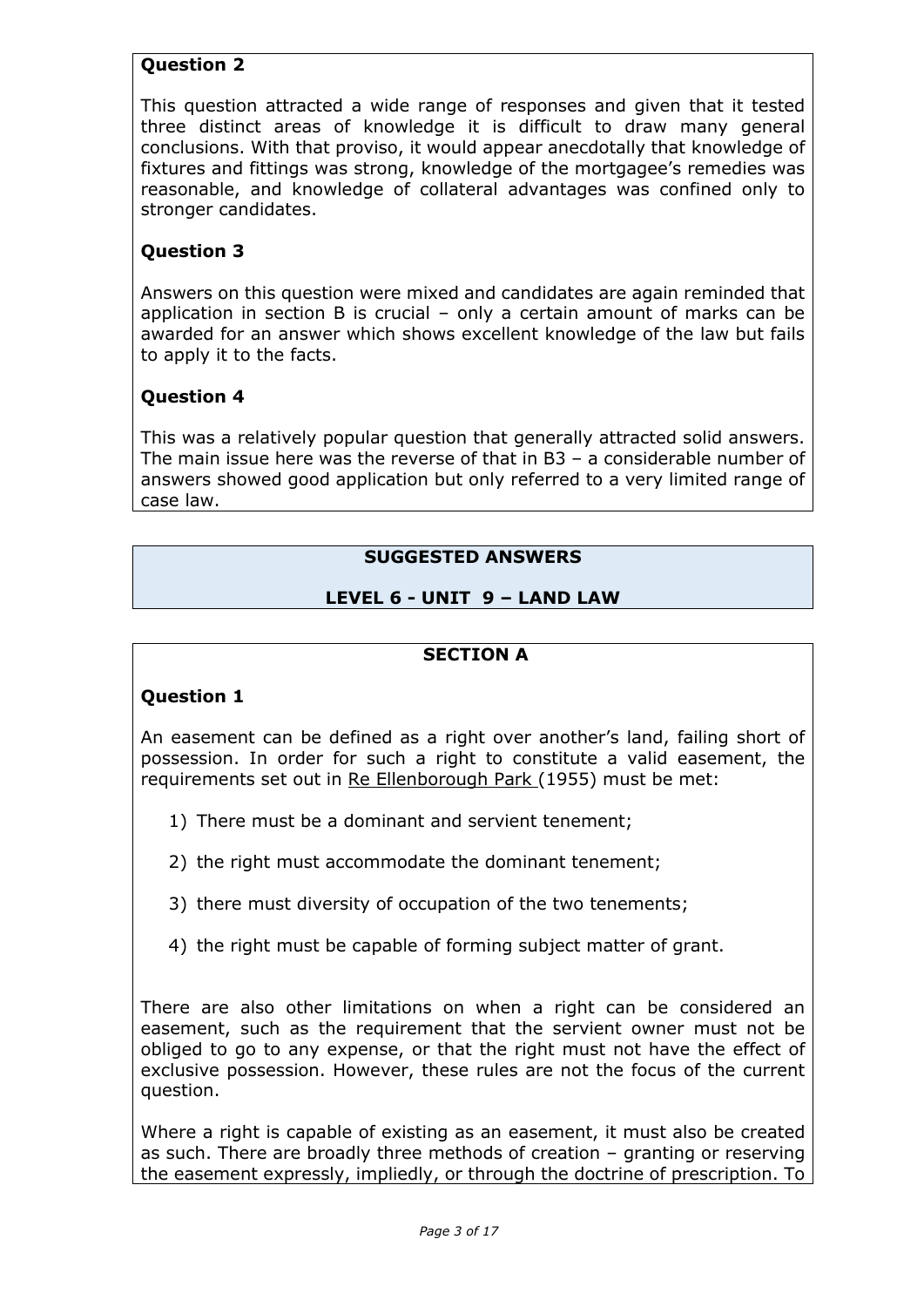create an express easement, the correct formalities must be met, such as using a deed in order to create an express legal easement.

When looking at implied easements, there are actually a number of methods that have been used to imply an easement into a conveyance. Four methods are generally identified: creation by necessity; by common intention; by the rule in Wheeldon v Burrows (1879); and by operation of s62 of the Law of Property Act 1925.

To create an easement by necessity, it must be demonstrated that the land cannot be enjoyed without the benefit of the easement. This is a very strict test and the need must be absolute. Thus, if land would otherwise be completely inaccessible without a right of way, i.e. 'landlocked' then that easement may be granted. However, if there is an alternative means of access, this will prevent the easement being implied, even if the alternative is extremely inconvenient (see for example Titchmarsh v Royston Water Co (1899)).

Creation by common intention is a distinct, but overlapping mechanism. Here, the question is not whether the parties presumably had an intention that the land could be used (Nickerson v Barraclough (1981)), but whether they can prove they did have such a common intention – and that the easement is necessary for that intention to be met. While not quite as restrictive a test as that for implication by necessity, it is still difficult to satisfy. A clear common intention is needed, as shown in e.g. Wong v Beaumont (1965) where an easement for the flow of air was necessary to allow for the common intention of using the premises as a restaurant.

A third method of impliedly creating an easement comes from the case of Wheeldon v Burrows (1879). Where there is initially unity of seisin, i.e. land is owned and occupied by a single person, and the land is then split, any 'quasi-easements' exercised by one part of the land over the other may become full easements. For this to take place the right(s) must be continuous and apparent and reasonably necessary for the enjoyment of the property. he first requirement is usually met for rights such as rights of way (as a clear path can be discerned, as in Hansford v Jago (1921)), but can be more difficult for other rights. Thus in Ward v Kirkland (1967) a right to enter land to make repairs failed on this ground, although it is difficult to see how such a right could ever be "apparent" in this sense. The second requirement, of the right being reasonably necessary, is interpreted much more loosely than necessity as a ground in itself.

Finally, there is the creation of implied easements via section 62 of the Law of Property Act 1925. Intended as a time-saving measure, the effect of section 62 has actually been to not only include existing easements on a conveyance of land, but also to create new easements where a right falling short of an easement exists (such as a bare licence) and a conveyance then takes place. In recent years section 62 has become even more powerful, as the traditional need for diversity of occupation of the dominant and servient tenements has been removed (see Platt v Crouch (2003) as confirmed in Wood v Waddington (2015)). This has also commensurately decreased the importance of the Wheeldon v Burrows method. All that is needed for s62 to operate is some form of existing right that is continuous and apparent.

Overall it is clear that the courts will only look to imply an easement where there are grounds to do so. The starting point is that no easement exists. This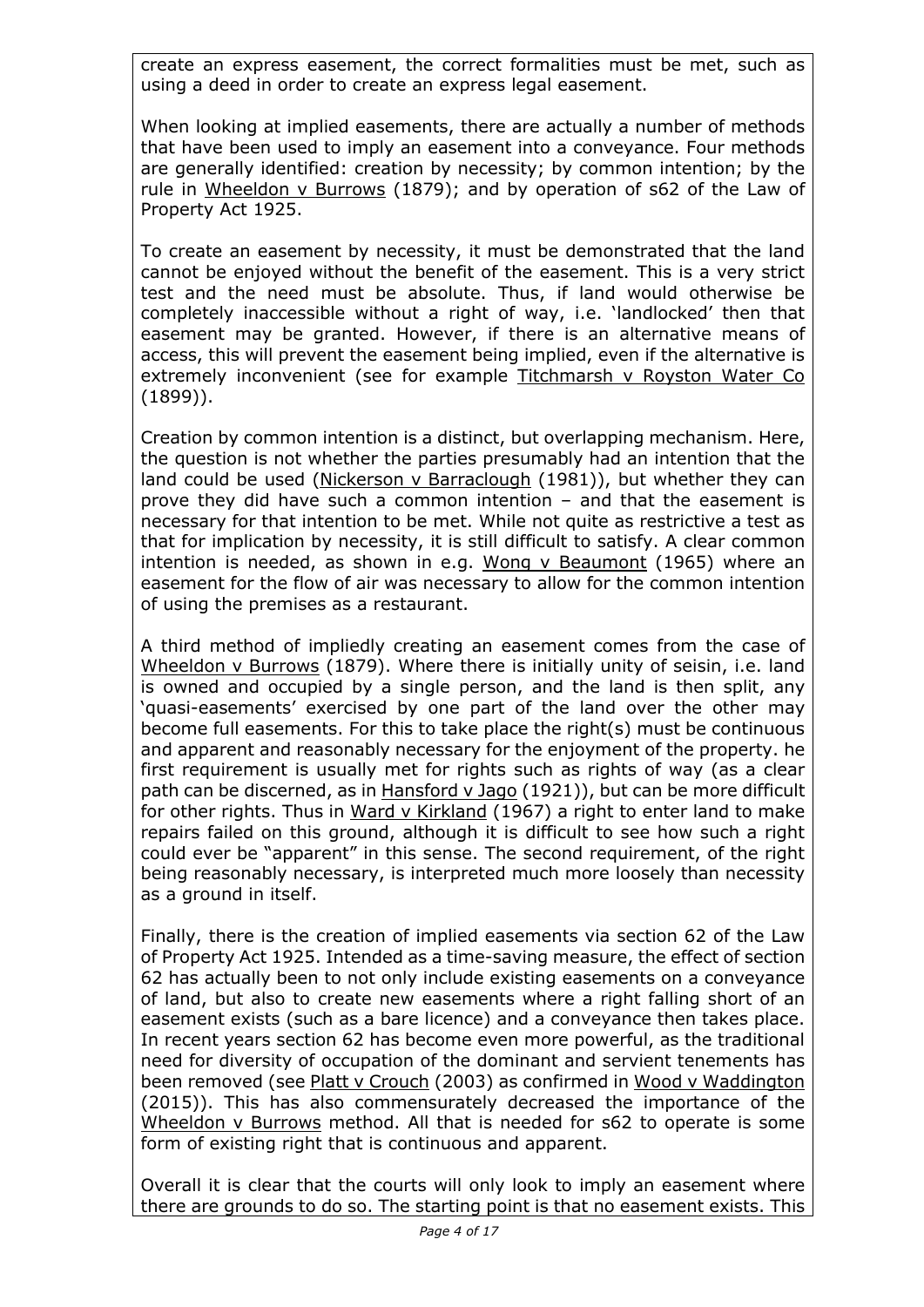is particularly true when the alleged easement is a reservation (i.e. the original owner claims to have reserved the right over land they are parting with). This is as a matter of policy – the courts will be very wary of limiting a person's use of their land by a mere implication. As such, the rules under Wheeldon v Burrows and s62 do not apply to reservations. It is technically possible to create an easement by reservation in cases of necessity and common intention, but a very heavy burden lies on the reserver, see e.g. Walby v Walby (2012).

Even where the alleged easement is in the nature of a grant, it is wrong to say that implication will take place automatically. The easement must fall within one of the four methods of implication and the specific requirements of that method must be met. As already noted, this can be very difficult with necessity and with common intention – these are only likely to apply in very specific circumstances and need copious evidence of a positive intention, not merely an absence of contrary intention. Wheeldon v Burrows is also rather limited as it only applies where splitting land and some rights are not sufficiently "apparent" by their very nature. Section 62 is increasingly seen as the easiest and most common method of implying an easement and does provide the only support for the statement in the question. Where an existing right benefits land which is then the subject of a conveyance, the effect of s62 is likely to be that the right becomes an easement in the absence of contrary intention. However, that right must exist in the first place, and there is still the need for the right to be in existence, and for an actual conveyance for it to be implied into. Furthermore, s62 can be expressly excluded.

## **Question 2(a)**

When an object is found on or in the land, the court may have to decide who of the available claimants to it has the best title. Of course, the true owner of the item will always have the best title (see for example Armory v Delamirie (1722)) and reasonable steps should be taken to locate this person (e.g. Moffat v Kazana (1969)). However, where the true owner cannot be located, the question is who will have the next best claim. At this point relativity of title is considered – i.e. who has the *next best title* to the true owner.

This will depend on whether the object is found in or on the land itself. Where an object is found on the surface of land, the traditional approach taken in cases such as Armory was that the finder had better title than the owner of the land on which the object was found – a rather pragmatical approach giving rise to the concept of "finder's keepers". However, in Parker v British Airways Board (1982) the Court of Appeal adopted an approach based on "control" over the land where the object was found. In Parker the lounge in which the item was found was not under sufficient "control" of the airline. There was control over who could enter (only certain ticket holders) but not custody or control over lost property. Donaldson LJ drew a distinction between heavily controlled areas such as the vault of a bank and entirely public areas such as a park. However, the Court of Appeal admitted that many areas could fall between these extreme examples and did not offer particular guidance on exactly what level of "control" will be required to place the landowner in a better position than the finder.

From earlier cases such as **Bridges v Hawkesworth (1851)**) it is clear that the more access the public has to the area where the item is found, the less likely "control" is exercised and thus the more likely the finder will be to retain the item. For the occupiers of land, the best policy would be to manifest control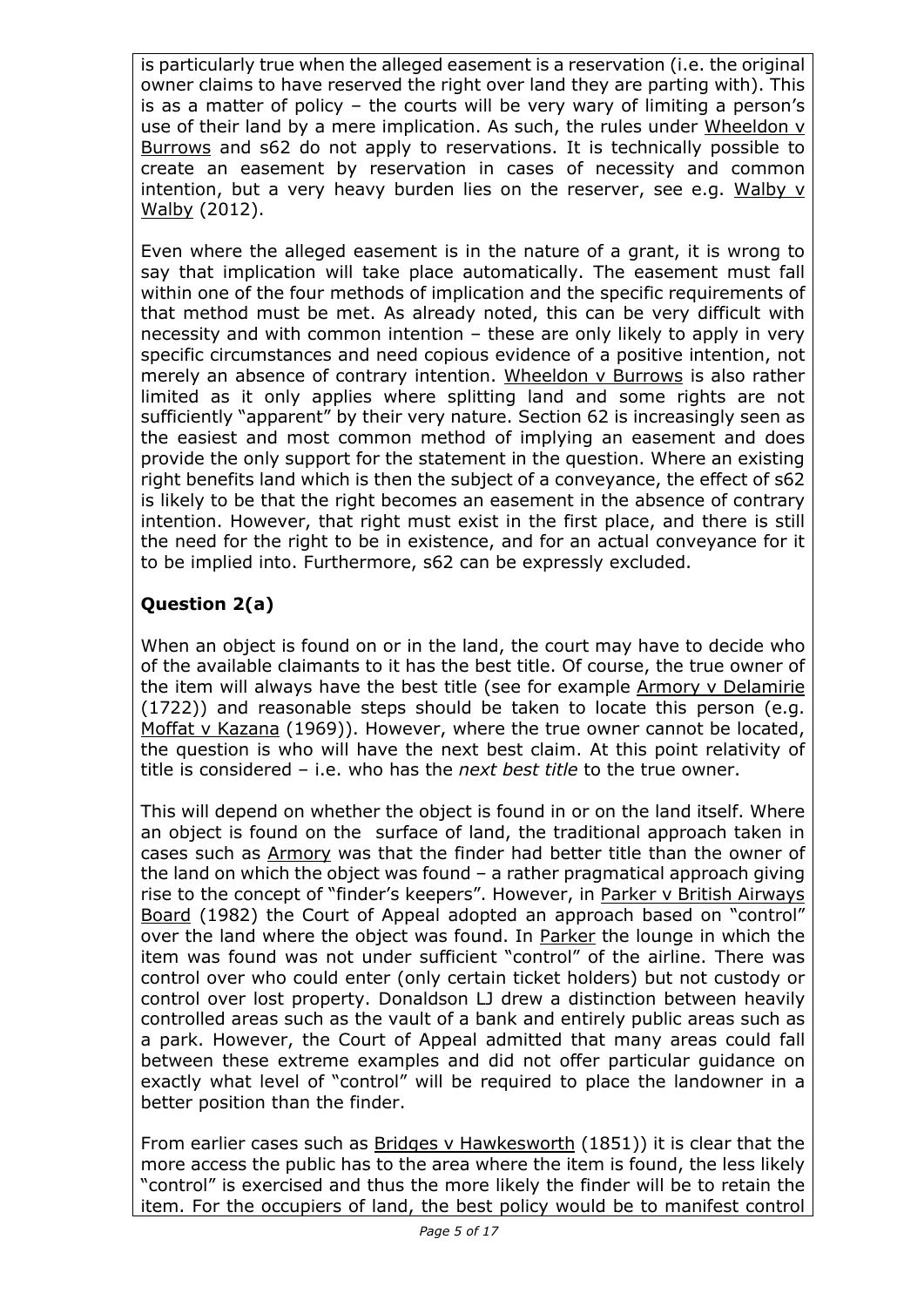by e.g. by placing notices making it clear that any lost property will belong to the occupier (something which BA had notably failed to do).

When an object is found *in* the land itself, the position is different. Firstly, the maxim of *quicquid plantatur solo, solo cedit* will apply (roughly translated, this means whatever is attached to the ground becomes part of it). This is reflected in the wide definition of 'land' under s205(1)(ix) of the Law of Property Act 1925. Secondly, any finder of an object within the soil of land belonging to another is likely to be either a trespasser (whose claim is very weak, see Waverley Borough Council v Fletcher (1995)) or an employee (who will find on behalf of the owner of land, see South Staffs Water Co v Sharman (1896)). Therefore, the "control" test will not apply and, short of the true owner being located, the best claim will almost inevitably be that of the owner of the land. This was amply demonstrated in Waverley.

There may be a potential issue when an object is found by someone with the right to dig on the land, such as a licensee or leaseholder. In such cases the court will first look to see if there has been an express reservation of rights by the freehold owner and if not, the decision will likely be based on whether the object was already part of the land at the time the lease or licence was granted (see Elwes v Brigg Gas Company (1886) where a pre-historic boat had clearly been on the land before the grant of the lease and thus was the property of the freeholder). It should also be noted that the Crown (and thus the state) will have a superior right against even the true owner if the items found constitute "treasure" under the Treasure Act 1996.

Thus in conclusion it can be said that for objects found *in* the land, there is a clear order of relative title which the court can adopt, while for objects found *on* the land, the "control" test established in Parker will be determinative.

## **2(b)**

Traditionally it was said that the owner of land owned *ad coelum et ad inferos* – to the heavens and to the depths of the earth. However, both above and below the ground, changes in society and technology have long since rendered this maxim of limited value.

When looking at the airspace above the land, it is clear that the owner does have title to what is immediately above his or her land. Any intrusion will constitute a trespass. Thus in Kelsen v Imperial Tobacco (1957) an advertising sign projecting over the property was a trespass. As with all cases of trespass, this would be actionable *per se* and thus even the smallest intrusion will give rise to liability even without any evidence of damage.

However, after a certain point the "upper stratum" takes over from the "lower stratum" and this does not belong to the landowner (and thus no claim can be brought for trespass). This is clear from Bernstein v Skyviews (1978) where it was held that the lower stratum extends only to the height necessary for the ordinary use of the land. This is of course a subjective measure that will depend on the land in question – there is no set number of metres or feet at which point the upper stratum begins. The position is reinforced by statute, where s76 Civil Aviation Act 1982 prevents any claim against an aircraft flying at a "reasonable height" over property.

The position below the ground is in many respects similar. Cases such as Grigsby v Melville (1974) make it very clear that landowners do have rights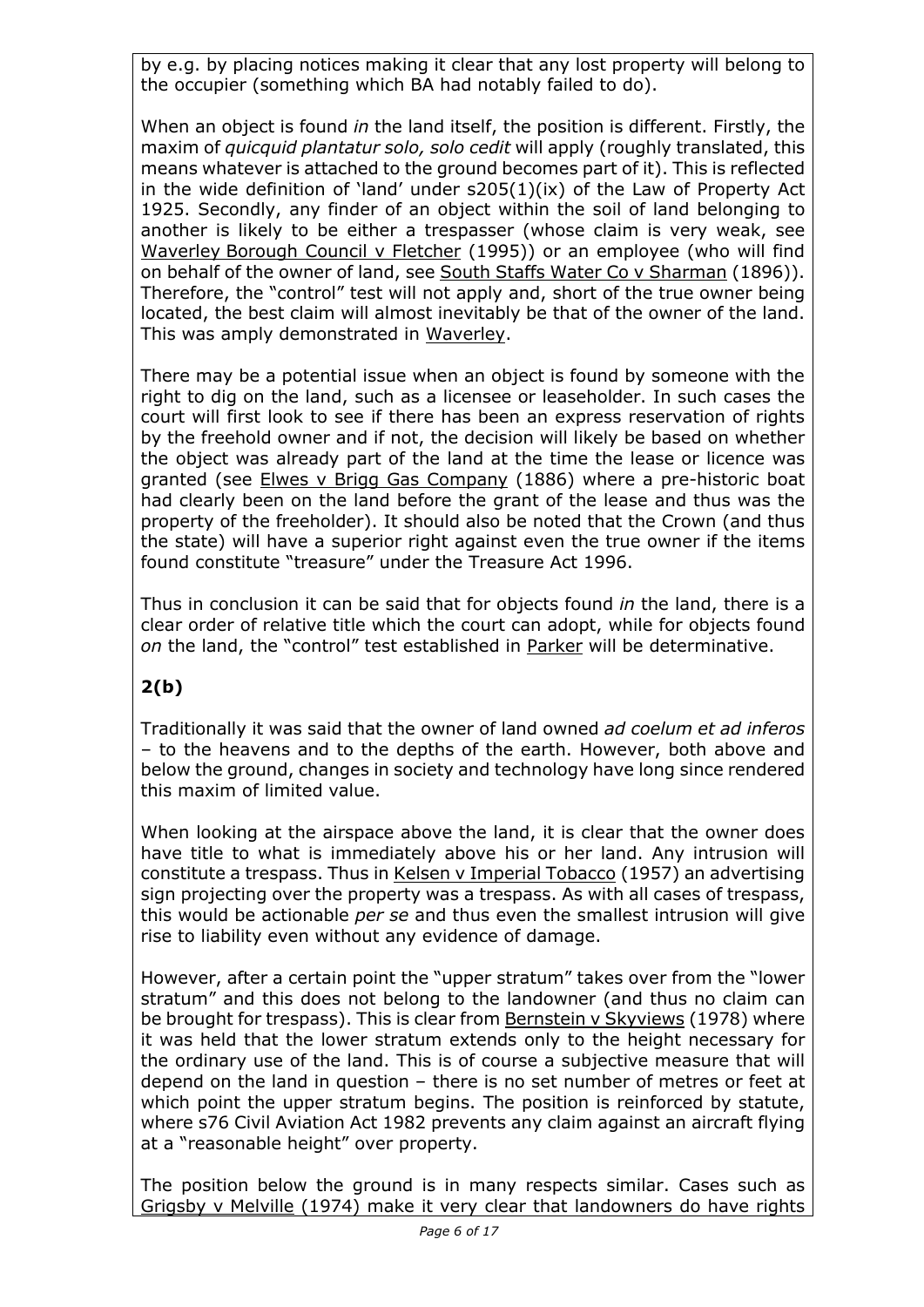beneath their property and the relatively recent Supreme Court decision in Bocardo v Star Energy (2010) reaffirmed this principle, stating that trespass could occur down to the depth at which ownership becomes "illusory" – arguably a similar approach to the upper/lower stratum above the land.

However, as a practical economic matter the vast majority of valuable resources which can be found beneath the surface of land are dealt with through statutory law – the Petroleum Act 1998 and Infrastructure Act 2015 are two examples.

## **Question 3(a)**

There is a long-standing legal principle that in order to be valid, a lease must be for a certain term. This means that it must be clear when a lease commences, and when it terminates. On commencement the law is relatively clear - a lease with no given start date will automatically fail (Say v Smith (1563)) although a lease with a beginning set by a particular condition will be allowed (thus a lease expressed to commence on the outbreak of hostilities with Germany was held to be sufficiently certain in Swift v MacBean (1942)). Certain "periods" are automatically converted into certain terms by the law, so a "lease for life" is actually a lease of 90 years under Law of Property Act (LPA) 1925 s149(6) and a perpetually renewable lease is actually a lease of 2000 years (see e.g. Caerphilly Concrete Products v Owen (1972)).

Much less clear is what exactly will constitute a valid termination date. Again, where no date at all is specified or an event outside the control of the parties is used, the lease will fail for lack of certainty (see e.g. Lace v Chantler (1944), Birell v Carey (1989) etc.) However, in Ashburn Anstalt v Arnold (1989) it was held that where a lease was expressed to determine on the giving of a set period of notice, this was sufficiently certain to meet the requirement.

The decision in Ashburn Anstalt was heavily criticised in the case of Prudential Assurance v London Residuary Body (1992) where the House of Lords refused to allow a "tenancy" determinable on the giving of notice by the council - Lord Templeman held that Ashburn Anstalt was wrongly decided and contradicted the authority of Lace v Chantler. It should be noted that while agreeing with the decision, Lord Browne-Wilkinson provided cogent criticism of the general rule of certainty of term, calling it an "ancient and technical rule" which could leave to a "bizarre outcome".

The issue was raised once again by the Supreme Court decision in Berrisford v Mexfield Housing Co-operative (2011). Here, the landlord co-operative had granted a "lease" to Mrs Berrisford determinable if certain conditions were met. *Prima facie*, the court followed the approach of Prudential Assurance and held that this made the term of the lease uncertain. What was more controversial was that the court still managed to salvage the agreement, by using law pre-dating the LPA 1925 to argue that a lease for an uncertain term should be treated as a lease for life - and then converting this lease for life to a lease for 90 years under LPA 1925 s149. There were policy reasons for doing this - a lot of "tenants" would be left without the rights of a leaseholder had the Supreme Court not salvaged the lease, but legally the argument was questionable at best.

The decision in Berrisford has attracted considerable criticism and while it remains good law, its effect has been somewhat mitigated by Southward Housing Co-Operative v Walker (2017) where the Supreme Court held that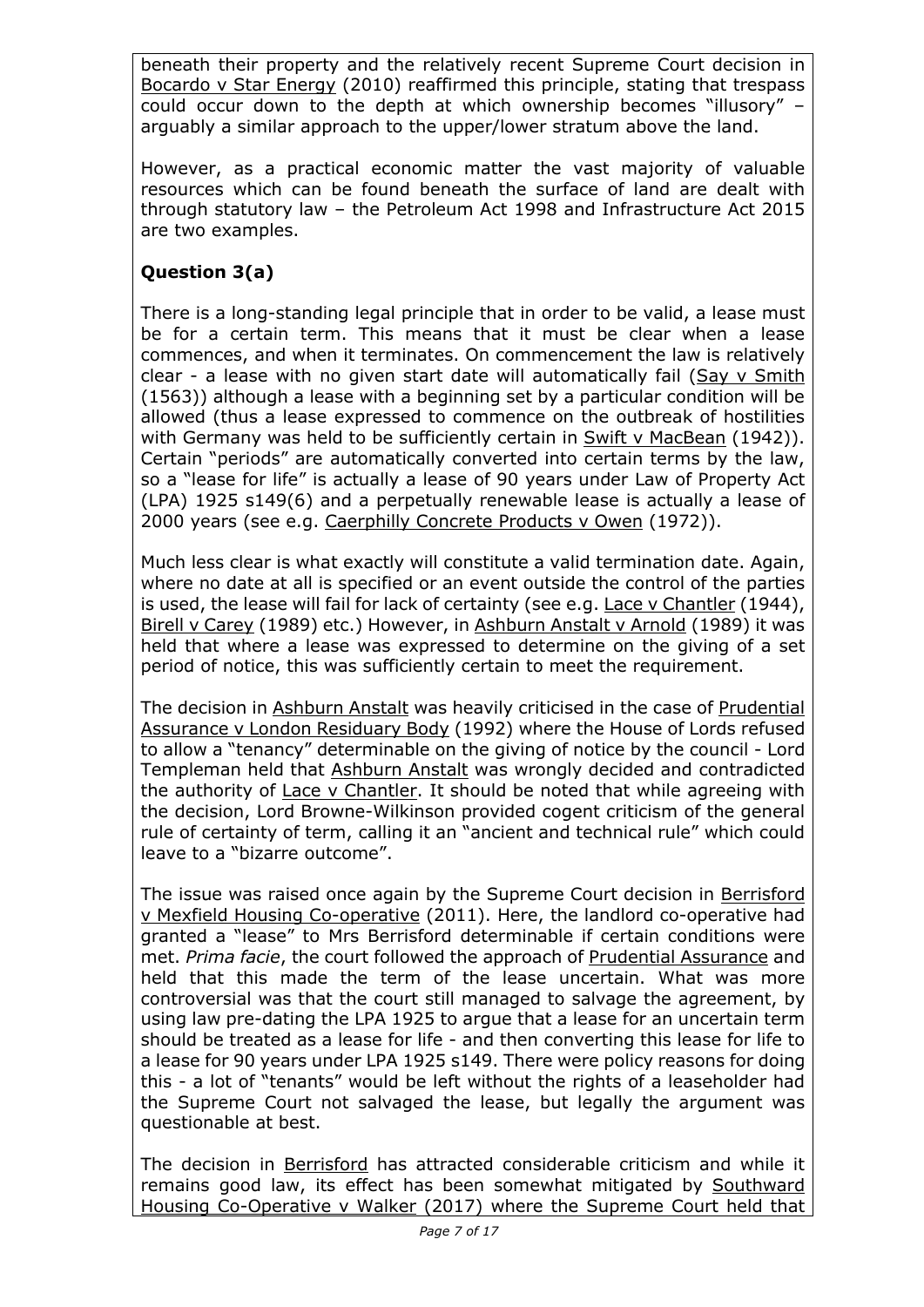Berrisford could be distinguished where there was no evidence of an intention for a lease for life. While a strict rule requiring certainty exists, it is difficult to justify the legal sleight-of-hand in Berrisford, but it could also be argued that the need for certainty of term is itself an artificial and unnecessary provision.

# **3(b)**

Until 1996 leasehold covenants were governed by the Law of Property Act 1925 and the common law (and this law still applies to leases granted before 1996). However, this regime was criticised for allowing the original tenant to remain bound by the covenants in a lease even after they had assigned their interest (due to the rule of privity).

This position was seen as complex, confused and overly in favour of landlords. A landlord usually had the right to pursue subsequent assignees on their breach of covenant, yet retained the right to also sue the original tenant. This meant many former tenants were stuck in a precarious position for the duration of what may be a very long lease, where at any moment they may become liable for a breach committed by someone else even though they themselves had long since left the land. As such, the Landlord and Tenant (Covenants) Act (LTCA) 1995 was passed and applies to all leases granted on or after 1st January 1996.

The Act simplifies the rules relating to the running of covenants, meaning that on assignment the benefit and burden of all covenants will pass to the new tenant automatically under s3. Furthermore, s5 has the effect of automatically releasing the outgoing tenant from the burden of any covenants. This essentially reverses the previous position. While s5 does not apply where assignment is in itself in breach of covenant, it otherwise removes an important "plan B" for landlords - now, if an assignee is in breach of e.g. the payment of rent, there is no alternative claim against the original tenant.

In order to balance this, Parliament created the concept of Authorised Guarantee Agreements, commonly known as 'AGA's, as set out in s16 of the LTCA 1995. When consent is required for assignment of the lease, the landlord may make such consent dependent upon the original tenant entering into an AGA. Such an agreement makes the original tenant liable for breach by the new assignee.

In some ways it can be argued that AGAs have the same effect as the old law - a landlord can essentially guarantee that an outgoing tenant will remain liable, leaving a valuable alternative route open for enforcing any future breach by the incoming assignee. AGAs have certainly proved popular and there is essentially no reason for a landlord not to include such a provision, especially due to the general perception that landlords have the greater bargaining power in most instances. As such, it could be said that from the perspective of the freehold owner AGAs have been a success, but that they have rather undermined the reforms the LTCA 1995 promised.

It should be noted that while the practical effect may be that landlords retain the right to sue the "old" and "new" tenant, AGAs do not actually operate in the same way as the old law. Two key restrictions are, firstly, that the AGA is only binding as to breaches by the immediate assignee. If the lease is assigned again, the original tenant is clear of any liability (although the landlord is likely to now enter an AGA with the outgoing tenant). Of course, the original tenant does have the choice whether to assign the lease and who to assign it to, so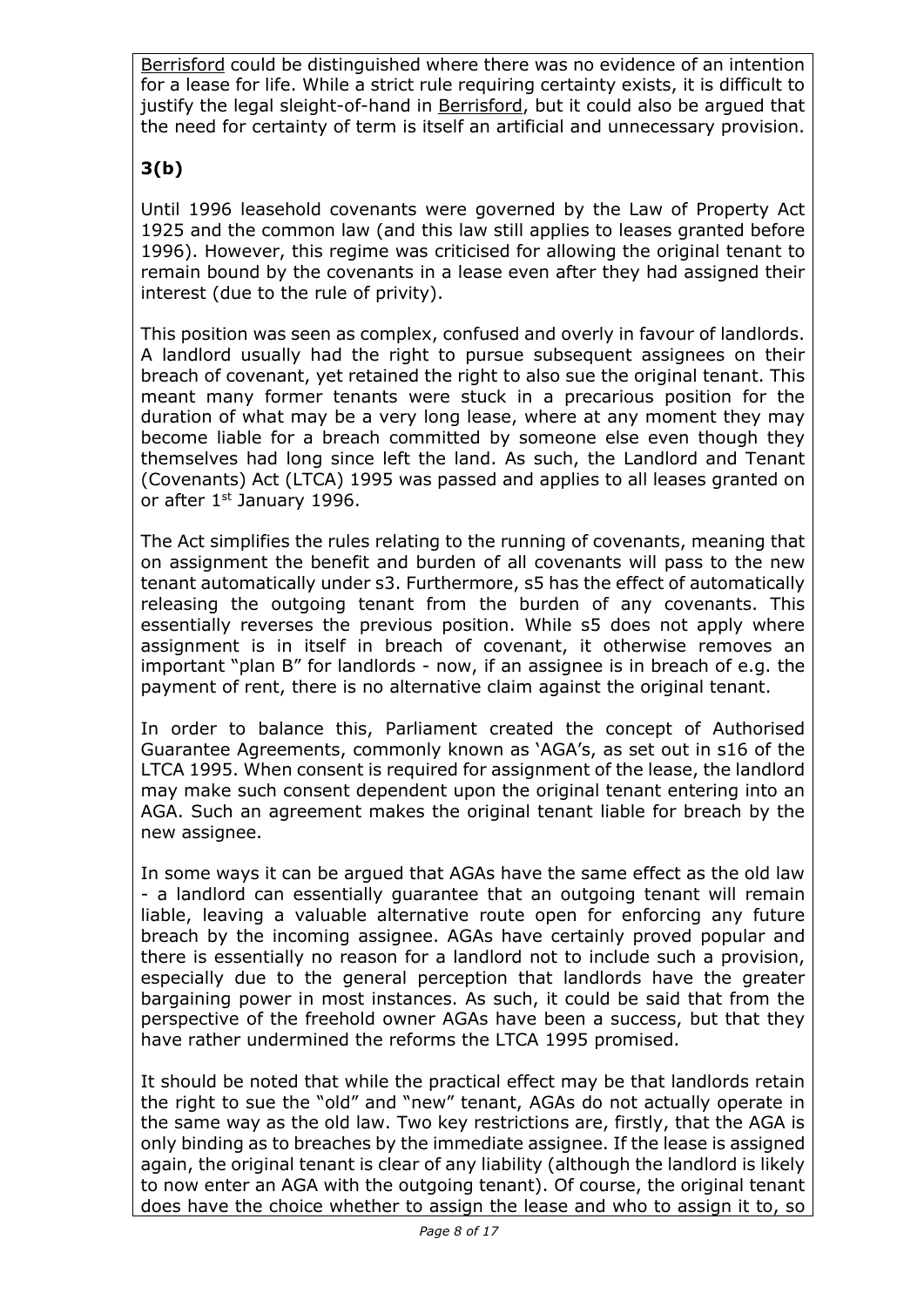the law here gives an incentive to choose a reliable assignee. Secondly, other provision of the LTCA 1995 do somewhat limit what a landlord may claim from the guarantor - such as s17 which limits recovery of rent arrears to those of which notice is given to the original tenant within six months of the sum becoming due.

### **Question 4**

English law uses the mechanism of trusts to deal with the position where more than one person concurrently holds title in land. It is perfectly permissible for an express declaration of trust to be made, which will establish who will hold the legal and/or beneficial interests and in what capacity - however, in many situations such as co-habiting romantic partners, no express deed of trust is made.

In such case a trust will be implied using either resulting or constructive trust, although constructive trusts are now used in almost all non-commercial cases (see judicial comments in Stack v Dowden (2007)). When looking at constructive trusts, two crucial issues need to be established - whether such a trust exists (or "qualification") and if it does, what "share" each party will have of the beneficial interest ("quantification").

Looking first at qualification, in order to create a constructive trust there must be evidence of a common intention that the parties would have an equitable interest in the land; and evidence of detriment. It should be noted that the former requirement is considered to be the more difficult hurdle to clear.

A common intention may be express, or implied. The clearest form of express intention is where the parties are jointly named as legal owners, which automatically qualifies them as having an equitable interest in the property. Therefore in 'joint names' the only dispute that may arise relates to quantification, which will be discussed below. However, even where a party claiming a beneficial interest is not named as a legal owner, it is possible to establish an express common intention from other sources, such as the comments of the parties. This may include an express agreement falling short of a formal express trust (as in Bank of Scotland v Forrester (2014)) or it may be the logical result of what a party says. The "excuse cases" such as Eves v Eves (1975) and Grant v Edwards (1986) involved the legal owner giving the person claiming a beneficial interest particular reasons as to why he had not placed the other person's name on the legal title. Logically, such an excuse would only need to be made if the person in question would otherwise be on the legal title, i.e. there was in fact a common intention that they would be a legal owner.

However, in many cases there is not sufficient evidence as to exactly what rights each person was intended to have in the property - as judges have alluded to in cases on the matter, in close domestic relationships it is not surprising that cohabitees do not sit down and negotiate their legal rights! Where there is no express intention, the only recourse for a person claiming an equitable interest is to ask the court to imply such a common intention. In the 1970s and 1980s, in the absence of clear authority as to what was required, a number of inconsistent decisions were made. To compare two such cases as an example, in Gissing v Gissing (1971) 25 years of contributions to household expenditure did not imply a common intention that a woman had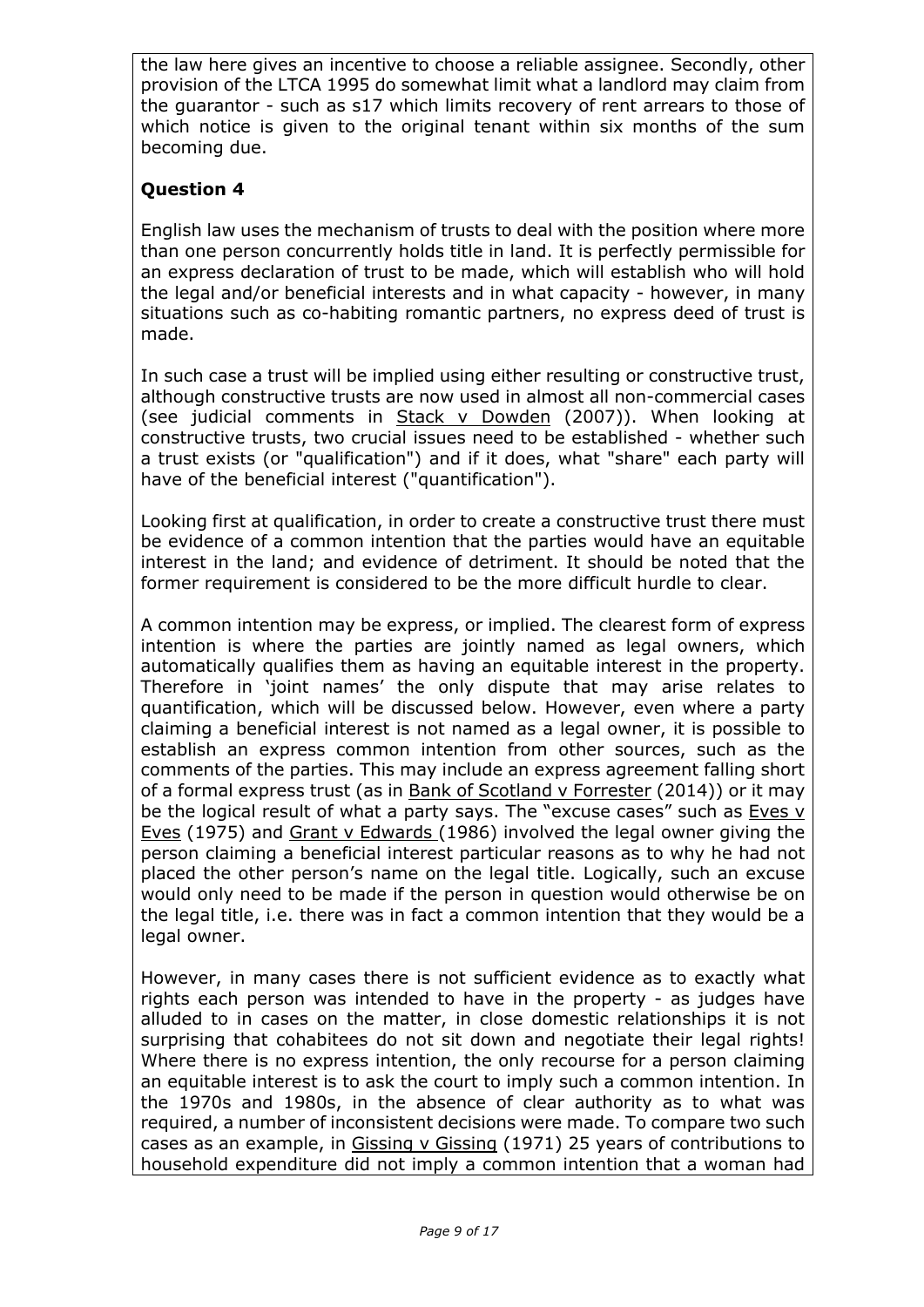rights in the property, but in Cooke v Head (1972) such contributions were taken into account by the court.

This lack of clarity was at least partially remedied by the House of Lords decision in Lloyd's Bank v Rosset (1990). Lord Bridge made it clear that only "direct contributions to the purchase price" would "readily justify" the inference of a common intention. Such contributions, whether to the initial purchase or to mortgage repayments, have generally been seen as necessary by the courts post-Rosset. One recent example is Capehorn v Harris (2015) where contributions to a business gave no interest over the premises from which it was run.

However, Lord Bridge did provide the smallest of possible exceptions in only going so far as to say he was "extremely doubtful whether anything less will do" than direct contributions. In the years since Rosset many claims have attempted to show that less will indeed 'do', with some encouragement from *obiter* comments such as those of Baroness Hale in Stack v Dowden (see para 69 in particular).

Cases since Stack have certainly looked very widely at the circumstances when considering common intention (see e.g. Geary v Rankine (2012)) and while Wodzicki v Wodzicki (2017) again reiterated that common intention should be based on financial contributions, the court did not outright reject the concept that it could be imputed on other grounds in the right circumstances. It can certainly be argued that where a party relies heavily on assumed rights in a property (for example, in providing labour on maintaining or improving the property, or using their financial resources for other costs to allow their partner to pay mortgage repayments, or assuming much heavier childcare responsibilities etc.) that it would be unfair to simply ignore these contributions for the purposes of qualification. It can be argued that strict interpretations of Rosset do lead to unfair outcomes and a lack of protection - particularly notable as it only affects those who are not married or in civil partnerships, who are protected from exactly this problem by various elements of family law.

Turning to the second issue regarding constructive trusts, qualification, we see the court being asked to decide the "size of the share" for each party. Again, case law has generally distinguished between 'joint name' (where both parties are legal owners) and 'sole name' (where only one party is the legal owner) cases.

While prior to Stack v Dowden (2007) there was support for a 'fairness' based approach (most notably in Oxley v Hiscock (2004)), the decision in Stack made it clear that the court would not simply 'impute' an intention to the parties. Instead, the shares should be 'inferred' from all of the circumstances. Put more plainly, the court would look at the parties' behaviour to try and infer what the parties actually intended, rather than simply arbitrarily assigning shares based on some notion of 'fairness' or 'justice'.

Stack also made it clear that in 'joint name' cases the starting point should be a 50/50 split (on the basis that equity follows the law and the parties hold as joint tenants at law) and that the court should only depart from this in "exceptional circumstances". Thus as seen in e.g. Fowler v Barron (2008) merely having spent more money over the course of the relationship will not alone change the equal shares. Quite how exceptional these circumstances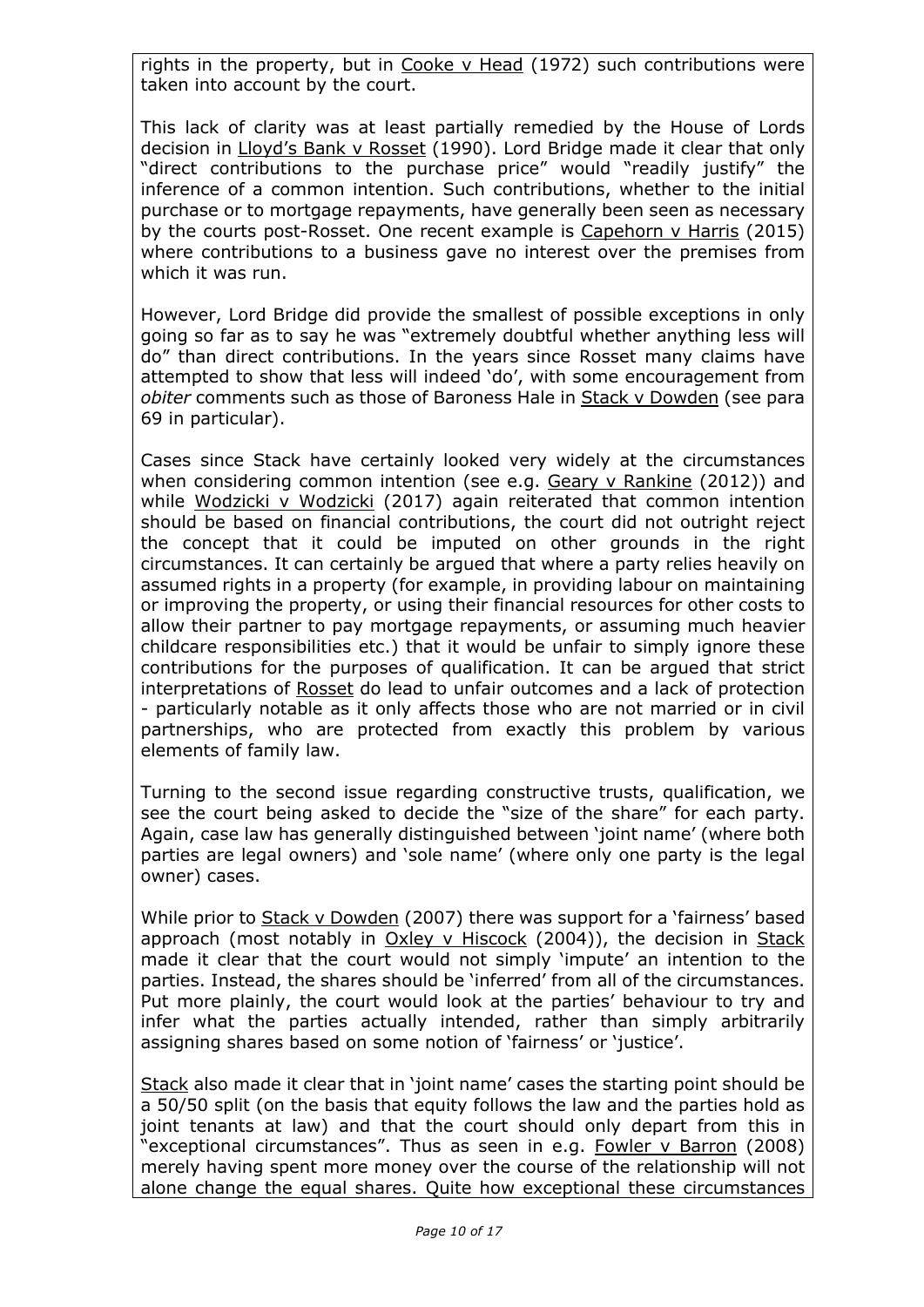must be to move away from 50/50 is unclear, but there are examples such as Jones v Kernott (2011).

It can be said that on the one hand, this element of discretion allows the court to provide greater protection for those who deserve it - where a party has contributed "more" in whatever format, the court can recognise this and come to a just division of the asset. However, critics have argued that there is a very artificial distinction between inferring what the parties intended and simply imputing an intention to them - and that judges do not always remain on the right side of this narrow division.

Overall, it is clear that for more than half a century the courts have tried to provide protection through the mechanism of constructive trust - without such a doctrine, many cohabitees would be left with no legal rights whatsoever and at best a nebulous claim in estoppel to some form of remedy. However, it is hard to deny that at times the protection offered appears piecemeal and unevenly distributed. In particular, it is difficult to fully support a system where anything short of a direct contribution to "bricks and mortar" must be ignored for the purpose of qualification, yet with a nominal sum paid (such as a single mortgage instalment) that exact same wider conduct can lead to a huge difference in quantification. It is certainly understandable why there are increasing calls for statutory reform of this area.

### **SECTION B**

## **Question 1(a)**

Adverse possession is a method of obtaining title to land without the consent of the original owner. In order for adverse possession to take place, three common law requirements must first be met:

- 1) Factual possession;
- 2) The intention to possess;
- 3) Possession must be adverse.

Looking first at factual possession, what is clear is that the land must be in the possession of the claimant - which also means making use of the land (sometimes expressed as using the land as the true owner would, see e.g. Powell v McFarlane (1977)). While some land is, by its nature, only usable in a certain, limited, way (Red House Farms v Catchpole (1977)) the general approach of the courts is to find merely temporary acts barely affecting the land itself to be insufficient. In particular, it should be noted that parking vehicles upon the land was held not to constitute factual possession in Central Midland Estates v Leicester Dyers (2003)). The best evidence of factual possession is taking physical control of the land, such as by fencing it off (Seddon v Smith (1877)) although the purpose of the fencing is important (Chambers v London Borough of Havering (2011)).

The intention to possess the land means an intention to be in current possession, not necessarily to own the land outright either now or in the future (see e.g. Lodge v Wakefield (1995)). It is clear from the important decision in Pye v Graham (2002) that it does not matter if the claimant originally had the right to be in possession of the land - as soon as that right expired, the clock can start to run on adverse possession. Even the acceptance that the land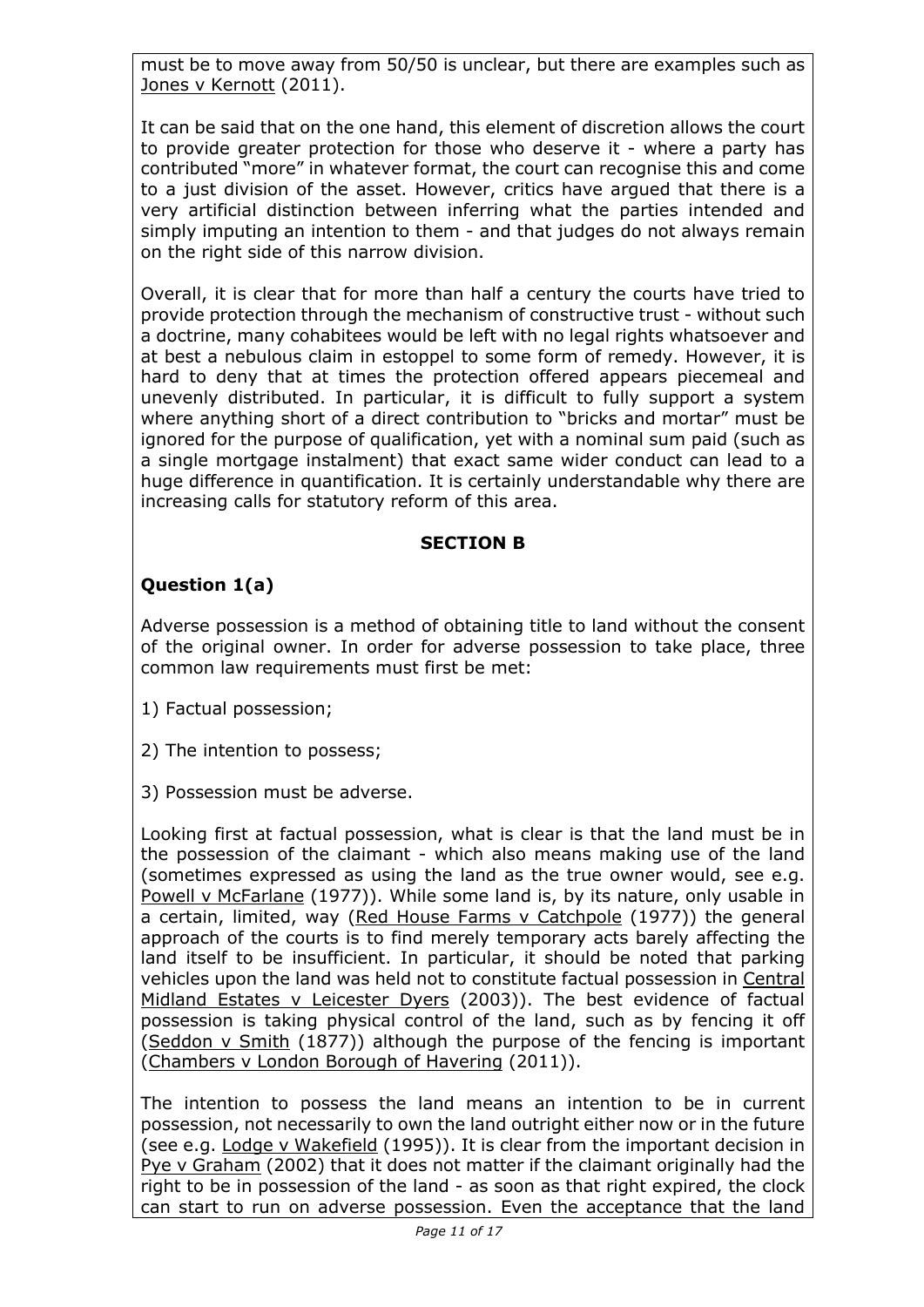must be vacated at the insistence of the paper title holder will not prevent the requisite intention being found (Alston & Sons v BOCM Pauls (2008)).

Finally, by requiring the possession to be adverse, the law is stating that time will not run on a claim where the claimant has permission to be on the land. This permission does need to be express - the controversial doctrine of "implied licence" has no application after the passage of the Limitation Act 1980. Therefore the paper title holder cannot argue he impliedly allowed adverse possession until he was ready to use the land for his own purposes. Similarly, merely asserting the right of possession or asking the claimant to leave is not in itself enough to stop time running on a claim (Mount Carmel Investments v Peter Thurlow (1988)).

In the scenario, it seems clear that AAA is in adverse possession from at least December 2010. At this point the fencing provides strong evidence of factual possession (especially as it is intended to keep others out, not e.g. keep livestock in) and the intention to possession. As noted, it is irrelevant that AAA knew the land did not belong toit, and that staff were told to remove vehicles if BB objected. AAA still intended to be in possession for the time being. Similarly, the 2015 letter would have no effect on the claim, as the doctrine of 'implied licence' is long consigned to history.

However, if the land is unregistered then under s15 Limitation Act 1980, AAA would need to show that it had been in adverse possession of the Field for 12 years. If adverse possession only began in December 2010, this would not be the case until December 2022. AAA could attempt to argue that time actually started running when the permission to use the Field expired at the beginning of 2009. If this argument was accepted by the court, then at the beginning of 2021 s17 Limitation Act 1980 would apply to statute-bar BB from making any claim to recover the land. AAA could apply to the Land Registry to be registered as the new owner. However, it is very arguable as to whether factual possession was established as early as 2009.

## **1(b)**

If the land was registered, then the correct statute to apply is the Land Registration Act 2002. Schedule 6 of this Act governs a claim for adverse possession. In short, AAA would need to apply to the Registrar under para 2 Sch 6. The Registrar will then notify BB as the registered proprietor and BB will have 65 days to serve a counter-notice. Assuming BB do serve such a notice, it is likely AAA's claim will fail as none of the exceptions under para 5 Sch 6 appears to apply. BB would then have two years to evict AAA from the land, or AAA could apply again without notice.

## **Question 2(a)**

A mortgage can be defined as arising where land is used as security for the payment of a debt. In order to take legal effect, a mortgage should be made by deed and be registered. In the current scenario this seems to be the case, so we will presume the mortgage is a legal mortgage.

The courts will be wary of anything which could be considered a clog or fetter on the equity of redemption - in other words, anything which makes it harder or impossible for the mortgagor to discharge the mortgage. This is why they will look very carefully at any collateral advantages given to the mortgagee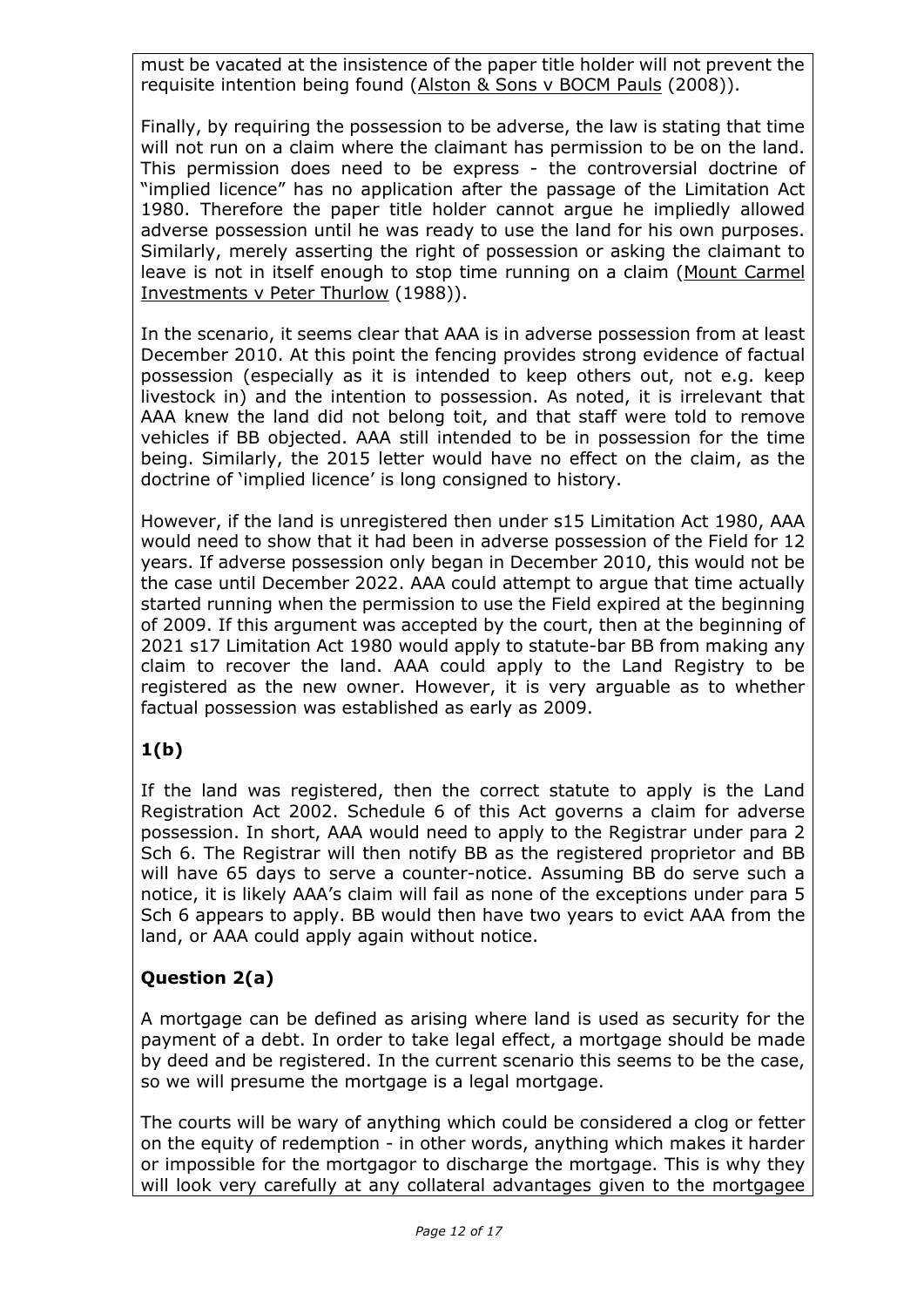under the mortgage, including so-called *solus* agreements where there is a promise to be tied to a particular supplier.

First and foremost, the courts will look at the length of any such agreements. As is made clear by cases such as Noakes v Rice (1902) and Bradley v Carritt (1903), if the collateral agreement extends beyond the period of the mortgage it will be invalid, but if it is for the same time or less it can be allowed. The second question is whether the agreement is an unreasonable restraint of trade. This is a subjective question to be answered in each case, but some general principles can be discerned: the longer the agreement, the more likely it is to be unreasonable (Esso Petroleum v Harper's Garage (Stourport) (1968)); but in an arms length commercial transaction the term can be upheld (Kreglinger v New Patagonia Meat and Cold Storage Co (1914)).

Here, Dika has clearly had a chance to consider the term and there is no evidence of any undue pressure being placed upon him to accept it. In fact, he may even have been offered an incentive, as the interest rate is lower than that of alternative providers. The term also only lasts for 5 years of the 20 year mortgage. It seems likely that as a businessman Dika is entering into a fair commercial agreement and that the court would not invalidate the agreement.

## **2(b)**

Broadly speaking there are three ultimate ways of recovering the money loaned by a mortgagee - repayment by the mortgagor; in commercial concerns possibly recovery of the sum through the ordinary profits of the business; or finally, sale of the property used as security. Looking at the first option, it seems unlikely that Dika is going to be in a position to repay the mortgage - he has missed four instalments already and the bulk of the sum is yet to be paid. A simple debt action against Dika is unlikely to be of any value unless he has substantial private finances.

The second option is a possibility here - Kempston Bank could appoint a receiver (under s109 Law of Property Act (LPA) 1925). The problems with the business may be merely temporary - the appointment of a better chef and an improvement in the local economy may lead to increased profits. However, considering the large amount of money owing, the Bank may well prefer to recover its losses in a more immediate fashion through possession and sale.

A mortgagee can technically exercise the right to possession "before the ink is dry" (Four Maids v Dudley Marshall (1957)) - i.e. as soon as the mortgage is agreed. However, in practice the right is usually only exercised as a prelude to a sale of the property. Whilst not required, it is good practice to seek a court order for possession so as to avoid any potential criminal offence. Because the Corn Exchange is a commercial premises, Dika will not be able to rely on s36 of the Administration of Justice Act 1970 to postpone possession.

The power of sale arises as long as the conditions imposed by s101 LPA 1925 are met - i.e. the mortgage was made by deed; there is no contrary provision in that deed; and the legal date for redemption has passed. These conditions appear to be met here, so the power of sale has arisen. However, for it to be actually exercisable at least one of the conditions in s103 LPA 1925 also needs to have been met. Here, interest is at least two months in arrears so the power of sale will be exercisable.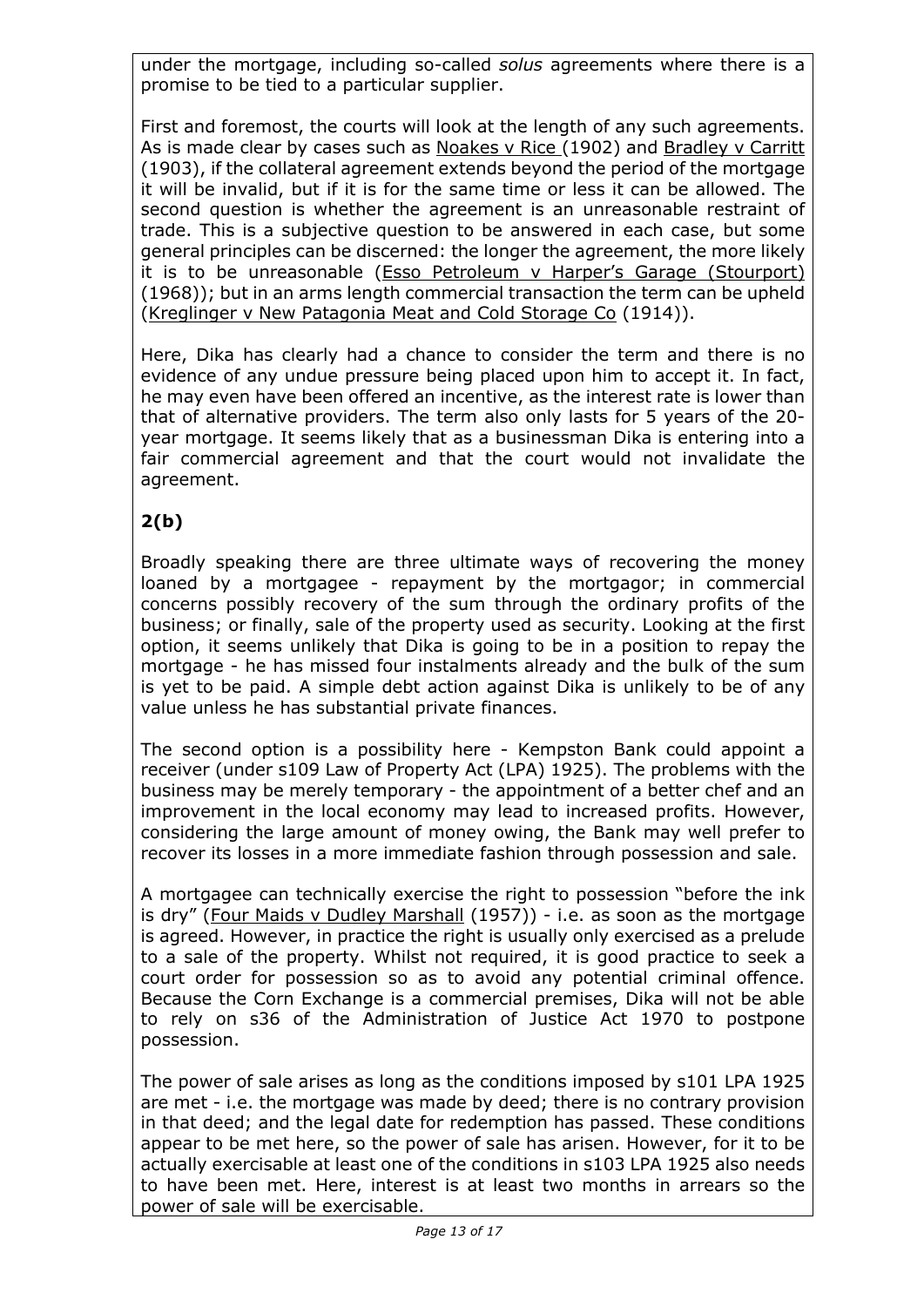As such, it would appear that Kempston Bank can proceed with a sale of the property. If it does so, it must comply with its duty of care to obtain the best price reasonably obtainable (Raja v Lloyds TSB Bank (2001)) - although specifics such as how the property is advertised and the timing of the sale are usually at the mortgagee's discretion (see e.g. Michael v Miller (2004), China & South Sea Bank v Tan Soon Gin (1990) etc.). If the Corn Exchange is sold for a higher amount than remains owing on the mortgage, the remainder is held on trust for Dika by Kempston Bank under s105 LPA 1925.

# **2(c)**

Items within a property can be classified as "fixtures" - that which is part of the property and should transfer on sale; and "fittings" - chattels which can be removed by the current owner prior to sale. In order to distinguish between the two, the courts traditionally have used two key tests: the degree of annexation and the purpose of annexation.

The degree of annexation test looks literally at how the object is (or is not) attached to the land - thus equipment bolted to the floor in Holland v Hodgson (1872) was held to be a fixture, while similarly heavy equipment was merely a fitting in Hulme v Brigham (1943) as it was resting on its own weight. As a result of the inconsistencies caused by the degree test, the courts also developed the purpose of annexation test, which asks why the object was attached to the land. If attachment was merely so that the chattel could be used or enjoyed, it is likely to remain a mere fitting (see e.g. Lyon & Co  $v$ London City & Midland Bank (1903), Leigh v Taylor (1902) etc.). However, if the item permanently improved the land on attachment, it was likely to be a fixture (see e.g. Vaudeville Electric Cinema v Muriset (1923)).

One area of particular difficulty was where decorative items, while lightly attached to the land and annexed for their own enjoyment, formed a wider "scheme of decoration" that benefited the land as a whole. Thus in Re Whaley (1908) tapestries intended to create an Elizabethan-style room in a historic dwelling were held to be fixtures, as were statues and vases in a garden in D'Eyncourt v Gregory (1866).

In more modern times, the court has advocated a "common sense" approach (most notably in Elitestone v Morris (1997)). A good summary of the law was provided in the judgment in Botham v TSB Bank (1996) which also emphasised that the court should look at the permanence of the item in question and the damage caused on removal.

Applying all of these tests, it is clear that the fridge-freezers in the kitchen are highly likely to be mere fittings. As "white goods" they are unlikely to have a very long useful life, they are likely free-standing or at most to be minimally attached, and little or no damage will be caused on their removal. The light fittings could be fittings on a similar argument, but if they are custom-made or recessed into the walls/ceiling this may change their status to fixtures. Finally, the tapestries are likely again to *prima facie* be fittings under both the degree and purpose tests - but due to the historic nature of the building could be argued to fall under the "scheme of decoration" exception.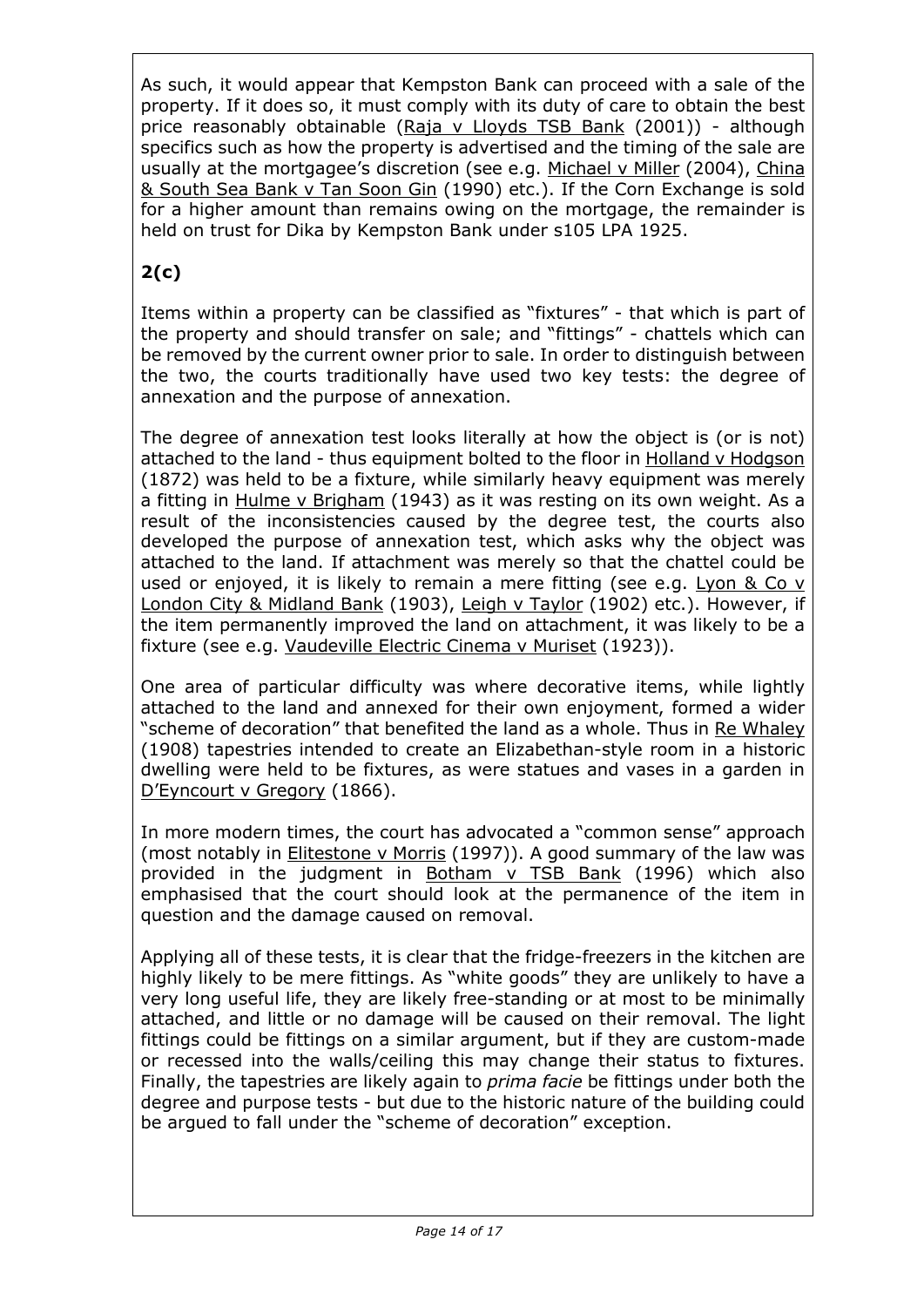### **Question 3**

A freehold covenant is a method of restricting the freehold owner's use of land. Such covenants will always be binding between the original covenantor and covenantee as matter of privity of contract, but where property has changed hands this is of limited value. Thus it needs to be demonstrated that the benefit and/or burden of each covenant has passed to the successor(s) in title through either common law or equity.

Looking first at passing the burden of a covenant in equity, five requirements need to be met (as set out in the case of Tulk v Moxhay (1848). These are:

1) The covenant must negative in nature;

2) At the date of the covenant, the covenantee must have owned identifiable land benefited by the covenant;

3) The covenant must "touch and concern" the land;

4) The burden of the covenant must have been intended to run with the land;

5) The purchaser has notice of the covenant.

Covenant 1 in the scenario is clearly negative. Covenant 2 is more difficult to classify - it has a negative element (not to hold events after 6pm) and a positive element (to seek consent of the owner of the Farmhouse). The covenant cannot be split in two, so the approach in Shepherd Homes v Sandham (1971) cannot be applied. Applying the so-called "hand in pocket" test, the covenant can be satisfied by the covenator doing nothing, so overall it is negative, as per Powell v Hemsley (1909). Finally, covenant 3 is definitely positive and so will not run in equity.

At the date of the covenants being made, Mary owned identifiable land benefited by them. The next question is whether they touch and concern this land. Following the approach in P&A Swift Investments v Combined English Stores Group (1989) each covenant must affect the use of the land, its value or how it is used. Covenant 1 will affect the land as it prevents strangers being present overnight. Both covenants 1 and 2 restrict late night events which could otherwise disturb the enjoyment of the owner of the Farmhouse. Regarding the fourth requirement, the phrasing of these covenants suggests an intention that they run ("to heirs") and in any event such intention is presumed under s79 Law of Property Act (LPA) 1925 in the absence of express words to the contrary. Finally, notice is given as the covenants are correctly registered.

Turning to the benefit in equity, the most common route is annexation. As the conveyance refers to the people involved, not the land itself, there is unlikely to be express annexation (see e.g. Renals v Cowlishaw (1879)). However, since the seminal decision in Federated Homes v Mill Lodge Properties (1980) s78 LPA 1925 will be interpreted to cause statutory annexation as long as the land in question is defined somewhere in the conveyance (Crest Nicholson Residential v McAllister (2004)), which is extremely likely. Therefore the benefit of covenants 1 and 2 is also likely to pass in equity. This means that Riku can enforce these covenants against Percy and can seek the equitable remedy of an injunction to prevent the use of the property as overnight accommodation, and to also stop the fifth anniversary party occurring.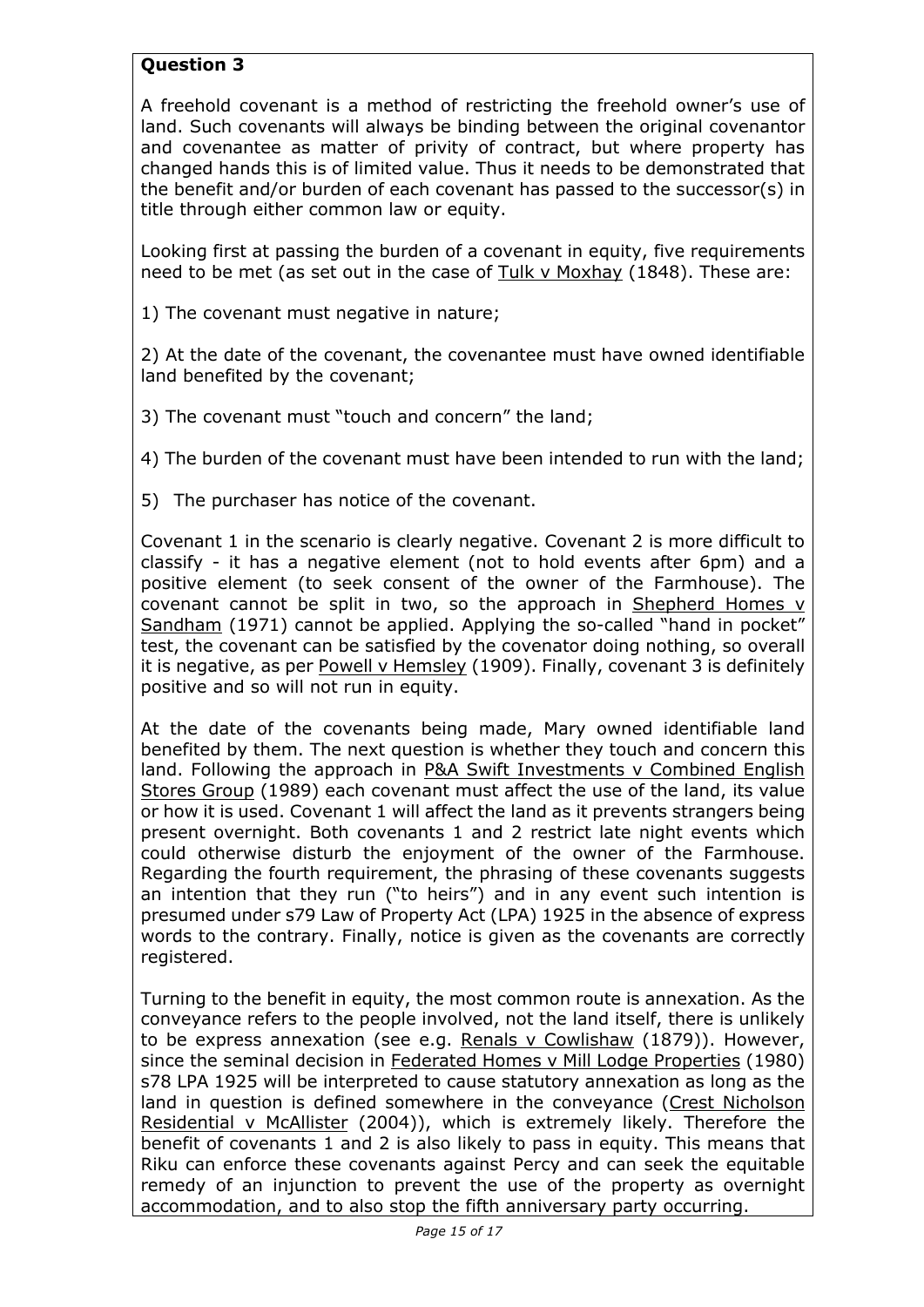Covenant 3 did not pass at equity so it should be considered whether it can be enforced at law. As a general rule the burden of a covenant will not pass at law, due to the rule of privity. This can be seen in Austerberry v Oldham Corporation (1885) as upheld in Rhone v Stephens (1994). There is no mutual benefit attached to the burden so the exception from Halsall v Brizell (1957) has no application here. It is possible that there is an indemnity covenant which makes Percy liable to indemnify Nigella in the event she is sued for his breach - this will depend on the terms of the conveyance of the Old Barn. In either case, Nigella is the defendant who Riku should sue if he has the right to do so. Riku may enforce the covenant as long as the benefit passes in law - however as this appears to be a personal covenant that does not touch and concern the land, it is unlikely this right has passed to Riku in any event.

### **Question 4**

Proprietary estoppel is an equitable doctrine which will, in certain circumstances, uphold a promise as to rights in land, even though no legal right has been created. As it is entirely equitable, the doctrine is not precisely defined and allows the court a great deal of discretion. However, it is clear since Taylor Fashions v Liverpool Victoria Trustees (1981) that the court will look for a clear assurance, reliance on that assurance, detriment as a result, and a general unconscionability.

Much of the recent law on estoppel has focused on what will constitute a sufficient assurance. Traditionally, the courts looked for a specific positive representation, which referred to an interest in the land directly (see e.g. Inwards v Baker (1965), Layton v Martin (1986) etc.) However, the modern approach has been more generous, especially in "farm and family" cases - this was stressed by the House of Lords in the important case of Thorner v Major (2009). In this case it was emphasised that there may not be a single assurance which gives rise to the estoppel - instead, the court should consider the wider context and even silence. This wide interpretation can be seen in subsequent cases e.g. Suggitt v Suggitt (2012), Davies v Davies (2016), Habberfield v Habberfield (2019) etc.

However, there have been issues with using Wills as an assurance - in Taylor v Dickens (1998) it was suggested that a promise to make a will in the claimant's favour was not in itself an assurance of rights, just a statement of intention. This decision was seemingly over-ruled in Gillett v Holt (2001) but the recent decision in James v James (2018) has muddied the waters.

In the scenario, it could potentially be argued that there is no direct assurance in 2018 - Wallace sees the draft Will but does not see it formalised. If this is the case, he will need to show other evidence of assurances. The words used back in 2016 seem unlikely to suffice as the 'promise' is very vague and refers to financial stability, not rights in land. Perhaps the strongest evidence given is the reference to the Farm being Wallace's "future" in 2019.

If there is sufficient assurance, Wallace will then need to show reliance upon it (in the sense of a change of position). This is a question of fact. It is clear from cases such as Campbell v Griffin (2001) and Re Basham (1986) that mixed motives can be allowed, so Wallace may well be able to show that even though it was partly motivated by concern for his mother's health, moving home after university was in itself reliance on the promise. He can also use the evidence of his increasing work on the farm, for a salary that appears to